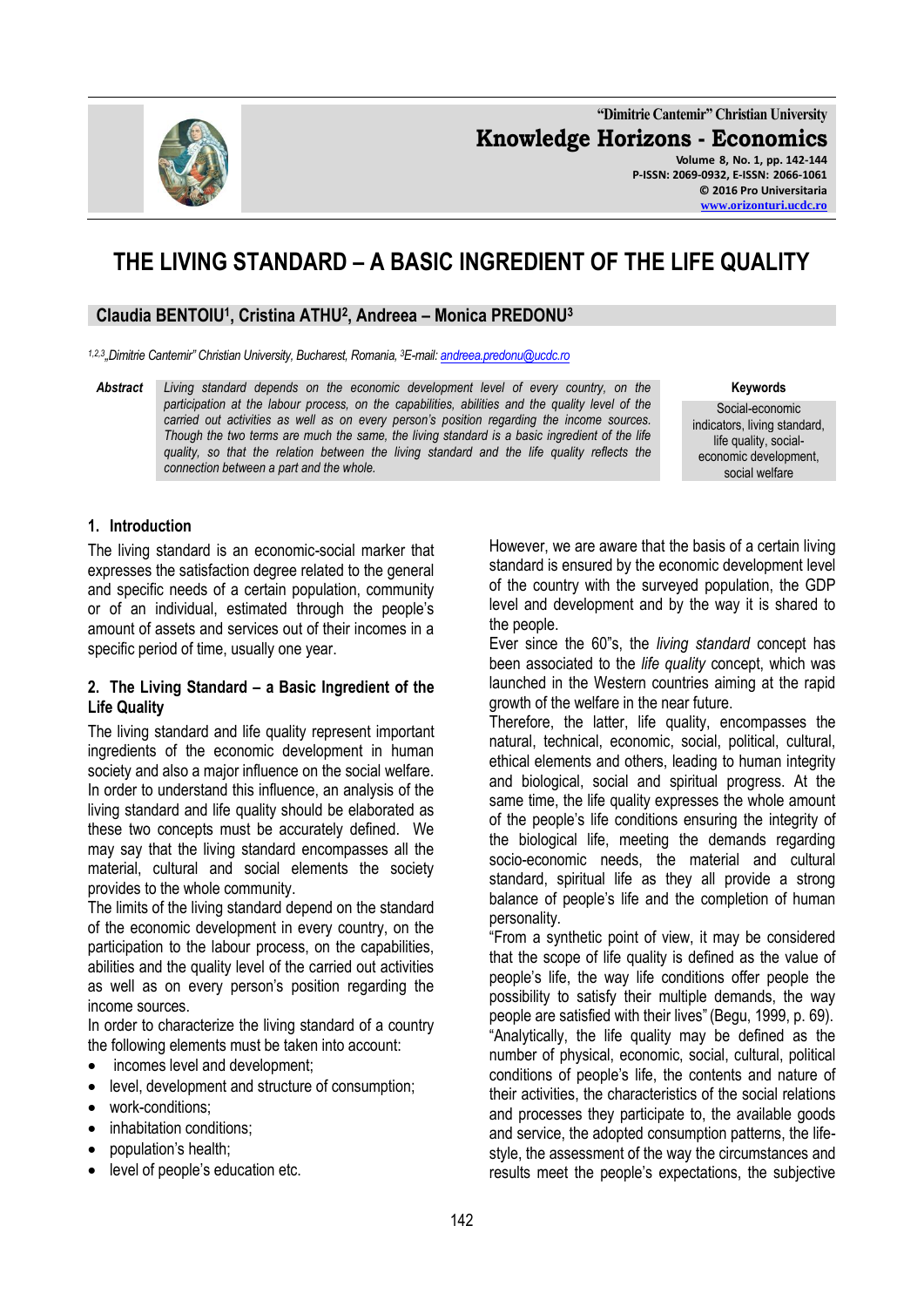feelings of satisfaction or dissatisfaction, happiness, frustration" (Begu, 1999, p. 69).

The life quality concept considers the way life conditions offer people the possibility to satisfy the most demanding needs, the way is quite satisfactory for people. Due to the life quality concept, one of the people's fundamental issues is reconsidered, and that is happiness, having been defined as main element of philosophical thinking in ancient times. The life quality concept takes into account the relevant life characteristics for people's happiness and this is its base. At the same time, the right to be happy is a fundamental right, and according to the European Union's, it is valid for everyone with no discrimination.

The theoretical premise of the approach concerning the living standard and life quality relies on the following reasons:

 people are fundamentally different if we consider their needs and priorities;

 people may not have superior needs when the inferior ones are already satisfied;

• a larger number of people consider that strength is more important than intelligence.

In case we add people's involvement in making decisions for society, the tense social relations, the elements connected to the social environment, we may discover another image of the two concepts- that of the equal chances within a society and they represent a new perspective of approaching the living standard and the life quality.

To have a more accurate image of the living standard and the life quality, the following principles should be taken into account:

 both concepts must be estimated beyond the assessment of an individual's income and expenses, the size of the capital goods and they have to surprise and especially consider also those elements which cannot be evaluated in terms of money;

 in order to get a more accurate image of these concepts there should be compared different groups' living conditions

 both concepts must be unitarily described, yet mentioning the different elements of specific fields, as there cannot be calculated an index of the living standard and life quality using a generally accepted method that enables the combination of different and opposite factors: income – health – work environment – social climate etc.

Beside these two terms we find another one - the lifestyle, referring to the way people organize their ordinary life at work, in their families, the civic life and the spare time, actually, their food, clothes, dwellings, their personal goals related to the system of important values and norms in the respective community.

Therefore, the living standard and the life quality are two concepts with a very synthetic and complex character, influenced by many social-economic factors, their evaluation being a highly important issue for the statistics of a country.

Although, at first sight, these two concepts – the living standard and the life quality – seem to be the same, they are quite different because of the scope.

The living standard is a main component of the life quality, whereas the latter has, conceptually, a wider scope than the former, as it additionally comprises the following:

 *quality of life environment* – individual's relations with family, community and society;

 *quality of work environment* – the employee's relations with the association, trade unions, the material and moral incentive;

 *quality of the educational, training and cultural system* – access to different educational levels, the population's general educational level (the educational stock), access to culture;

 *quality of social and political environment* – social integration relations and the individual's participation to the social and political decisions as well as his democratic conduct as a responsible person;

 *quality of natural environment* – people-nature relations, the ecological determination of individual's life within the environment, taking into account the laws of nature.

A desired value of life quality is the collective welfare – in this special distribution of means and resources, all community members have access to a minimum amount of goods and services and this is the normal amount. Presently, countries pay careful attention to the collective welfare issue. In this respect, an agreement between the individual and collective preferences is imperative and it is necessary a comparison between the efficiency criteria and objectives and the equity and social justice ones. The living standard expresses the number of economic goods an individual or a group of people can afford of their income. The living standard may also be determined through quantifying elements of the life quality and the objective factor is the available income, its purchase power actually. Consumers' reasons, depending on the habitat, are just subjective factors. The life quality depends on the harmonious and simultaneous satisfying all the people's needs: civilized living conditions, social and economic security, health, spare time, culture, education, dignified, interesting and satisfactory work, positive inter-personal relations, an organized, free and democratic national society.

The concept *"life quality"* has a wider investigation scope than the living standard, approaching both the environment quality, demographic conditions, the quality of work conditions, of inhabitation, of health,